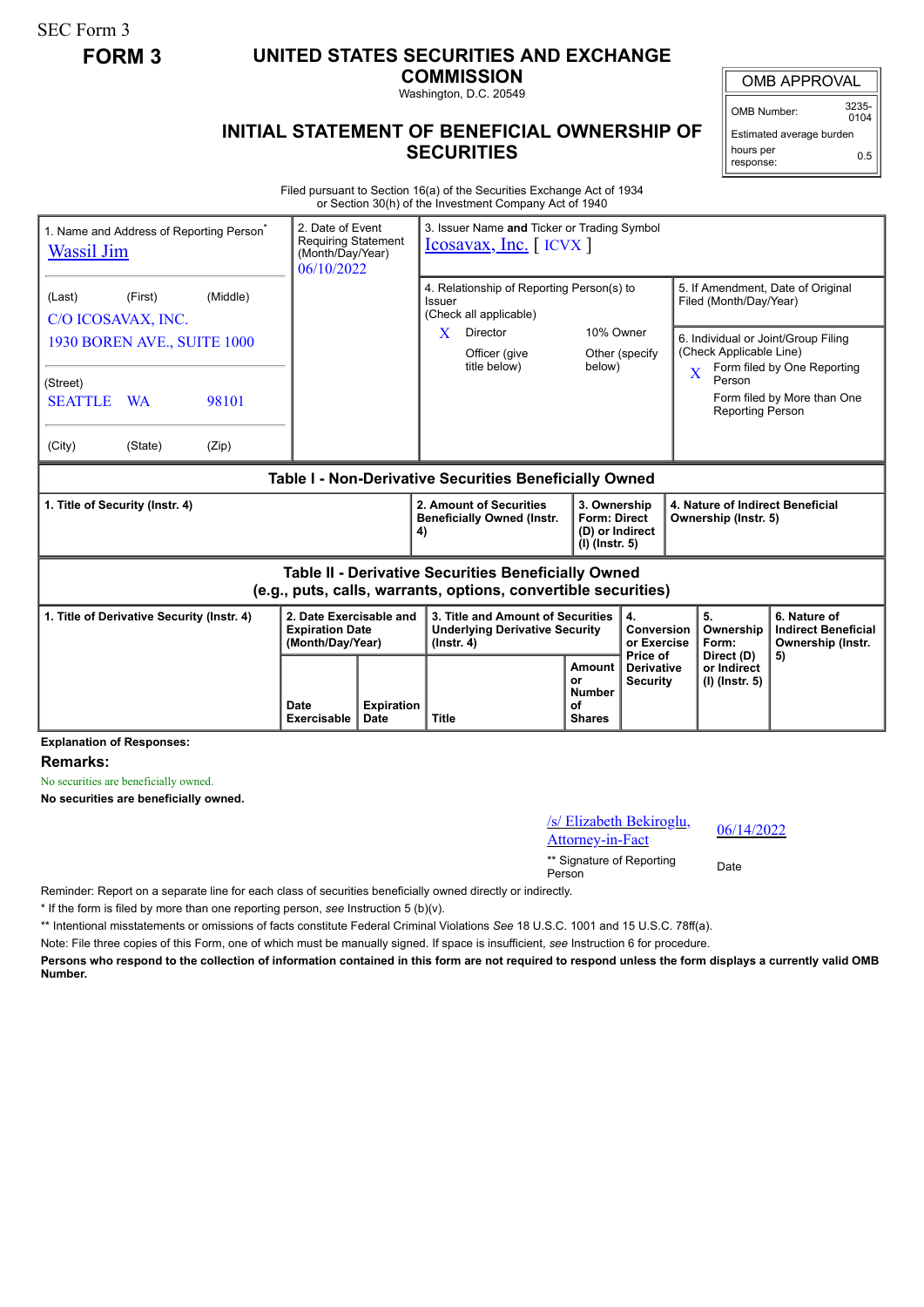## POWER OF ATTORNEY

Know all by these presents, that the undersigned hereby constitutes and appoints each of the Chief Financial Officer, who is currently Thomas Russo, CFA, the Chief Business Officer, who is currently Cassia Cearley, Ph.D., and the General Counsel, who is currently Elizabeth Bekiroglu, and their respective successors, signing singly, the undersigned's true and lawful attorney-in-fact to:

(1) prepare, execute in the undersigned's name and on the undersigned's behalf, and submit to the U.S. Securities and Exchange Commission (the "SEC") a Form ID, including amendments thereto, and any other documents necessary or appropriate to obtain codes and passwords enabling the undersigned to make electronic filings with the SEC of reports required by Section 16(a) of the Securities Exchange Act of 1934 or any rule or regulation of the SEC;

(2) execute for and on behalf of the undersigned, in the undersigned's capacity as an officer and/or director of Icosavax, Inc., a Delaware corporation (the "Company") and/or beneficial owner of more than 10% of the Company's capital stock, Forms 3, 4, and 5 and any amendments thereto in accordance with Section 16(a) of the Securities Exchange Act of 1934 and the rules thereunder;

(3) do and perform any and all acts for and on behalf of the undersigned which may be necessary or desirable to complete and execute any such Form  $3$ ,  $4$ , or 5, complete and execute any amendment or amendments thereto, and timely file such form with the SEC and any stock exchange or similar authority; and

(4) take any other action of any type whatsoever in connection with the foregoing which, in the opinion of such attorney-in-fact, may be of benefit to, in the best interest of, or legally required by, the undersigned, it being understood that the documents executed by such attorney-in-fact on behalf of the undersigned pursuant to this Power of Attorney shall be in such form and shall contain such terms and conditions as such attorney-in-fact may approve in such attorney-in-fact's discretion.

The undersigned hereby grants to each such attorney-in-fact full power and authority to do and perform any and every act and thing whatsoever requisite, necessary, or proper to be done in the exercise of any of the rights and powers herein granted, as fully to all intents and purposes as the undersigned might or could do if personally present, with full power of substitution or revocation, hereby ratifying and confirming all that such attorney-in-fact, or such attorney-in-fact's substitute or substitutes, shall lawfully do or cause to be done by virtue of this Power of Attorney and the rights and powers herein granted. The undersigned acknowledges that the foregoing attorneys-in-fact, in serving in such capacity at the request of the undersigned, are not assuming, nor is the Company assuming, any of the undersigned's responsibilities to comply with Section 16 of the Securities Exchange Act of 1934.

The undersigned agrees that each such attorney-in-fact herein may rely entirely on information furnished orally or in writing by the undersigned to such attorney-in-fact. The undersigned also agrees to indemnify and hold harmless the Company and each such attorney-in-fact against an losses, claims, damages or liabilities (or actions in these reports) that arise out of or are based upon any untrue statements or omission of necessary facts in the information provided by the undersigned to such attorney-in-fact for purposes of executing, acknowledging, delivering or filing Forms 3, 4 or 5 (including amendments thereto) or Form ID and agrees to reimburse the Company and such attorney-in-fact for any legal or other expenses reasonably incurred in connection with investigating or defending against any such loss, claim, damage, liability or action.

This Power of Attorney supersedes any power of attorney previously executed by the undersigned regarding the purposes outlined in the first paragraph hereof ("Prior Powers of Attorney"), and the authority of the attorney-in-fact named in any Prior Powers of Attorney is hereby revoked.

This Power of Attorney shall remain in full force and effect until the undersigned is no longer required to file Forms 3, 4, and 5 with respect to the undersigned's holdings of and transactions in securities issued by the Company, unless earlier revoked by the undersigned in a signed writing delivered to the foregoing attorneys-in-fact.